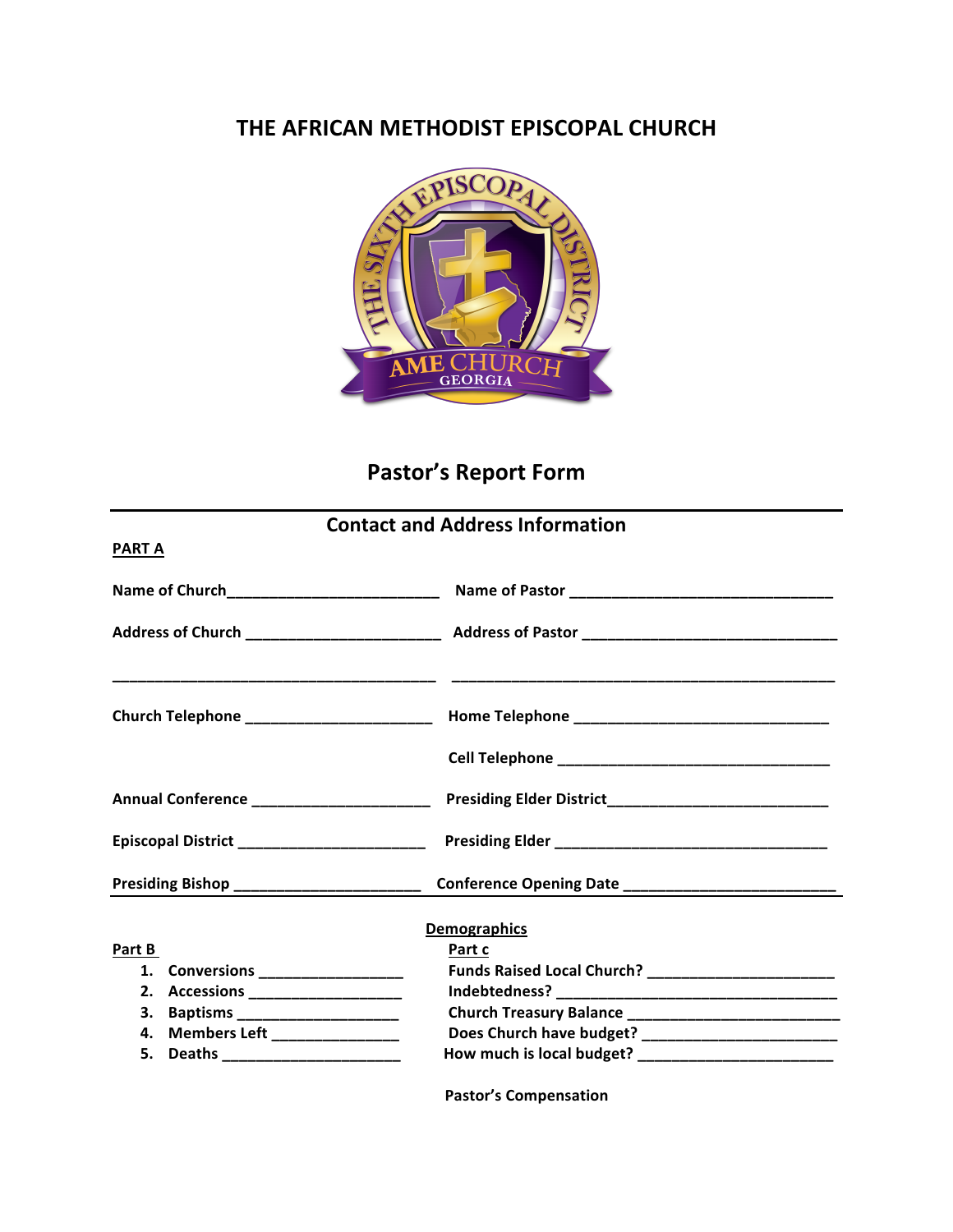|               | 6. Members on Roll ___________                             |                                                         |  |  |  |  |
|---------------|------------------------------------------------------------|---------------------------------------------------------|--|--|--|--|
|               | a. Active Members _________                                | b. Housing Allowance _________________________________  |  |  |  |  |
|               | b. Adults _____________________                            |                                                         |  |  |  |  |
|               | c. Children and Youth ______                               |                                                         |  |  |  |  |
|               | 7. Registered Voters ____________                          |                                                         |  |  |  |  |
| 8.            | Marriages Performed _________                              |                                                         |  |  |  |  |
|               | 9. Lay Organization ----- Yes _____ No                     | b. Presiding Elder _______________________              |  |  |  |  |
|               | a. How many members?                                       |                                                         |  |  |  |  |
|               | 10. WMS Members ? _____________                            | Receipt on General Budget _________________________     |  |  |  |  |
|               | 11. YPD Members? _________________                         |                                                         |  |  |  |  |
|               | 12. SOA Members? ________________                          |                                                         |  |  |  |  |
|               | 13. RAYC Membership ____________                           | Episcopal District Budget _____________________________ |  |  |  |  |
|               |                                                            |                                                         |  |  |  |  |
|               | 14. Annual Conference Members ___________                  | 15. Periodicals____________________                     |  |  |  |  |
| а.            | Itinerant Elders/Deacons ___________                       |                                                         |  |  |  |  |
|               | b. Local Elders/Deacon _______________                     | 16. Real Estate                                         |  |  |  |  |
|               | c. Licensed Evangelist/Missionary ___________              | a. Newly Erected Churches __________                    |  |  |  |  |
| d.            | Retired Elders/Deacons _________________                   | b. Newly Erected Buildings __________                   |  |  |  |  |
|               | e. Licentiates ___________________                         |                                                         |  |  |  |  |
| f.            | Supernumerary ____________________                         |                                                         |  |  |  |  |
| g.            | Total ________________________                             |                                                         |  |  |  |  |
| <b>Part D</b> |                                                            |                                                         |  |  |  |  |
|               | Does church have insurance?                                |                                                         |  |  |  |  |
|               | Property Insurance? _____ Yes _____ No                     |                                                         |  |  |  |  |
|               | Liability Insurance? _____ Yes ____ No                     | Valuation Management Contractor Contractor              |  |  |  |  |
|               | Auto Insurance? _____ Yes _____ No                         |                                                         |  |  |  |  |
| Part E        |                                                            |                                                         |  |  |  |  |
|               | Does the church have a mortgage or loan? ____ yes _____ No |                                                         |  |  |  |  |
|               |                                                            |                                                         |  |  |  |  |
|               |                                                            |                                                         |  |  |  |  |
|               |                                                            |                                                         |  |  |  |  |
|               |                                                            |                                                         |  |  |  |  |
|               |                                                            |                                                         |  |  |  |  |